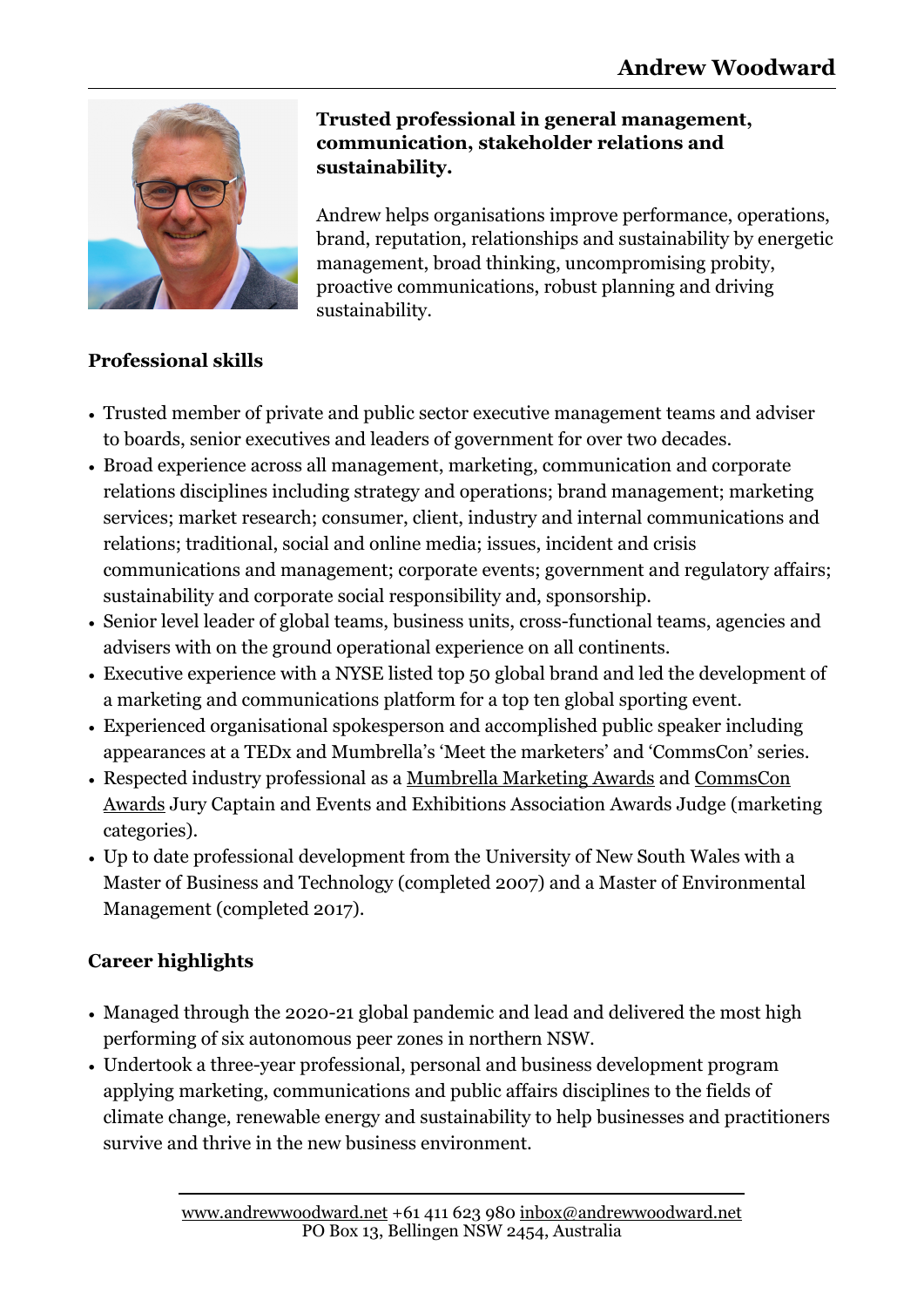# **Andrew Woodward**

- Established the marketing and communication function and development of a brand, visual identity and intellectual property protection program for a major international sporting event - the Gold Coast 2018 Commonwealth Games (GC2018).
- Led the program that placed Visa Inc. first in sponsor communication (as compared to other sponsors) for the 2010 Olympics and 2010 FIFA World Cup, increasing revenue, brand equity and reputation.
- Achieved the best ever consumer communications results for Visa's NFL (American Football) sponsorship - increasing revenue, brand equity and reputation.
- Co-led the development of a seven point credit and debit card data security program in Australia (and later introduced globally), increasing revenue, reducing financial and reputation risk and improving the performance and reputation of member financial institutions.
- Led Bali's tourism recovery communications campaign following 2002 terrorist attack, enhancing the local tourism industry's reputation within the global industry.
- Was the PR Manager for Sydney's successful bid to host the 2000 Olympics and then went on to hold several key roles in what later became known "as the best Olympic Games ever".

## **Work experience and achievements**

## **North Coast Football, Coffs Harbour, General Manager, 2020 to present**

The General Manager is the pivotal member of the Zone's management and administration responsible for the implementation of the Board's strategic direction and policy thus ensuring the efficient and future operation of football in the region.

Position Objectives:

The General Manager is responsible for:

- the day to day management of the Zone's resources within an organisational context;
- executing the Zone's strategic plan;
- Providing vision, leadership and advice to the Board;
- ensuring the Zone's competitions are conducted in accordance with FFA regulations and local policies;
- to market and promote the Zone in ensuring continued stability and growth; and
- ensuring the Zone meets the agreed key performance indicators as outlined in NNSWF's annual Charter Implementation Plan.

Key Operational Responsibilities:

- Provide advice, policy development and decision making support to the Zone and maintain positive relationships with Board Directors, members and NNSWF's Management;
- Lead and manage the Zone's staff;
- Manage the Zone's resources in an effective and efficient manner and, in accordance
- with Zone policy and procedures;
- Achieve the Zone's objectives through committed and skilled staff;
- Work in partnership with the Board, members and NNSWF Management to
- provide vision and direction;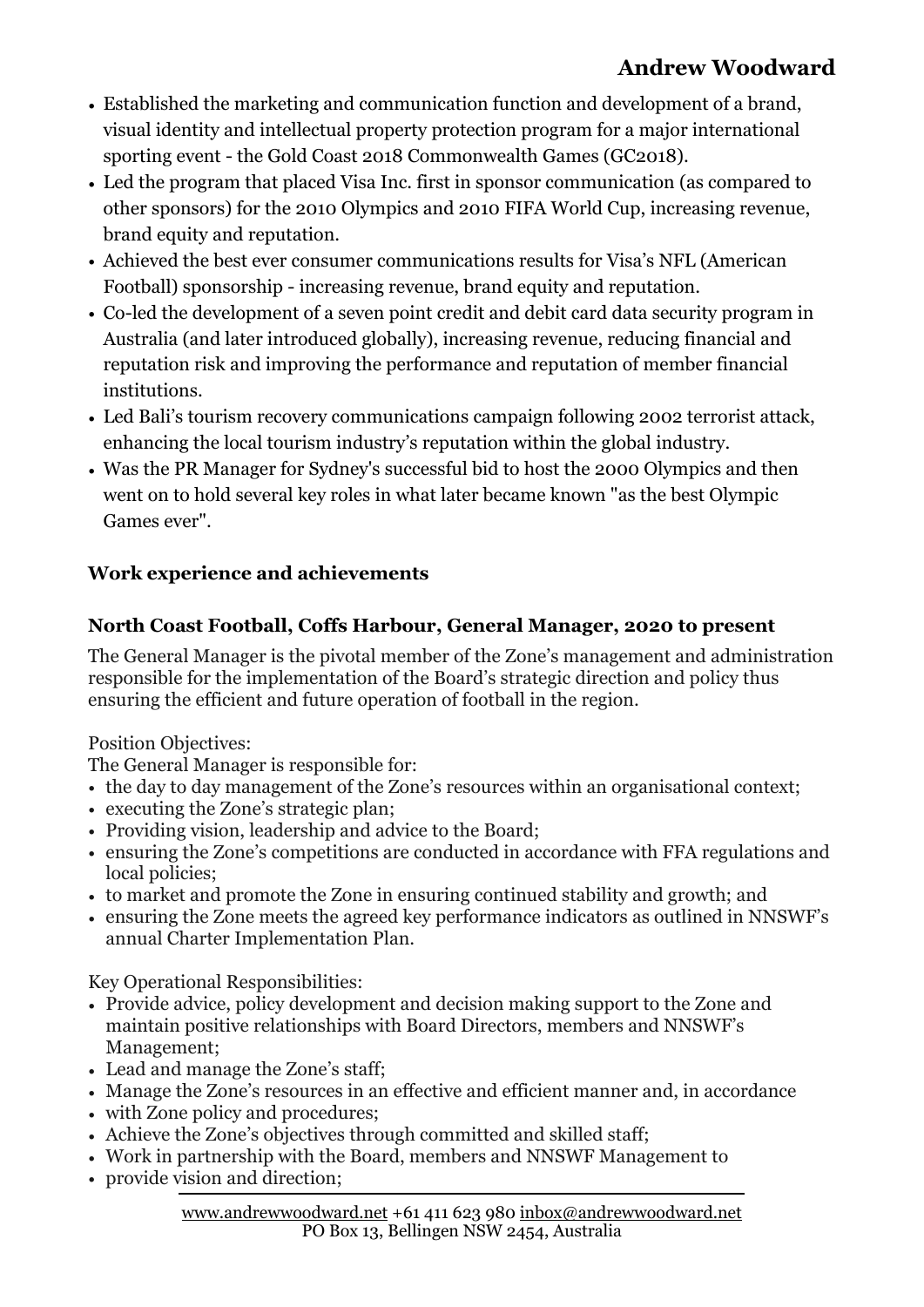# **Andrew Woodward**

- Advance the Zone's position and role within the district / region; and
- Provide quality service that reflects the needs and priorities of members and identified customer segments

### **Consulting, business development, university education, professional and personal development, Sydney and Bellingen , January 2014 to December 2019**

As a consultant, Andrew worked for organisations as an adviser; as an external service provider or 'in-house' as a team member on fixed-term, project or retainer arrangements. Andrew offered a broad range of strategic and operational services ranging from high-level management support, communications masterplan development and sustainability counsel through to social media management, corporate writing and podcast production.

### **Consulting**

- Negotiated a \$10m+ sponsorship investment for a top ten global sporting event.
- Provided on going support for sponsorship implementation.
- Was permanent-part-time in-house corporate affairs and communications counsel for a major Australian industry association.
- Worked with a major medical organisation on a crisis management system.
- Following extensive research and consultation, developed a business plan for my own specialist marketing, communication and public affairs consulting business (and commenced operations in November 2015).
- Soft launched Climate Communication with three weekly publications, a website and consulting product for the marketing, advertising and public affairs industries.

## **Professional development**

- Obtained a Master of Environmental Management at UNSW.
- Was a Judge and Jury Captain for CommsCon and Mumbrella awards Australia's leading awards for the communications industry.
- Was a judge for the Events and Exhibitions Association Awards (marketing categories).
- Undertaken media commentary on sports marketing and major event matters, for global media including the BBC, Al Jazeera and Reuters.
- Chaired the prestigious [Business of Sports Sponsorship](http://sportsleaders.com.au) Conference in Sydney in 2017.
- Chaired sessions at the Mumbrella Sports Leaders Conferences in 2015 and 2016.

#### **Personal development**

- Developed a business and career plan following extensive research and consultation.
- Trained with Al Gore's [Climate Reality Project](https://www.climaterealityproject.org/) to become a Climate Reality Leader.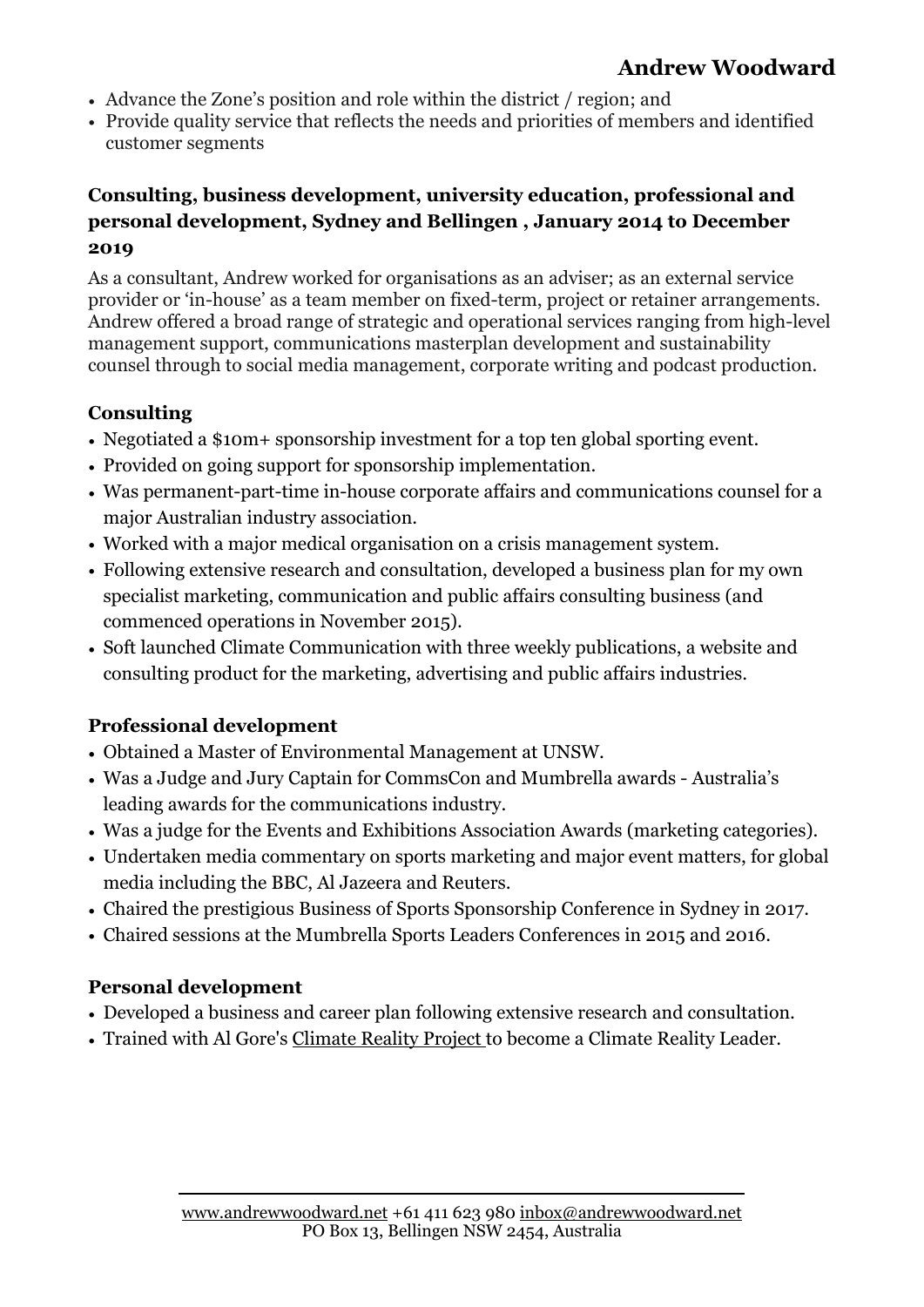#### **[Gold Coast 2018 Commonwealth Games Corporation,](http://www.goldoc.com) 2012 to 2013, Gold Coast, SVP/General Manager, Marketing and Communication**

I was responsible for all marketing and communication activity as one of three General Managers reporting to the Chief Executive Officer:

- Developed the marketing and communications roadmap for the Commonwealth Games.
- Led the development of the brand and visual identity for the Commonwealth Games.
- Led the \$500,000 global launch events project.
- Led the development of a comprehensive legislative and legal IP protection program.
- Led the acquisition of a corporate sales sponsorship agency to raise \$95+million and oversaw the development of the sponsorship sales strategy.
- Led the development of the corporate identity, website and merchandise for consumers.
- Led the design and recruitment program to build the marketing and communication function covering marketing services, brand management, public affairs (including media and government communications), corporate communication, community relations, corporate events and workforce communications.

#### **[Visa](http://corporate.visa.com) Inc., 2004 - 2011 Visa Inc Global, San Francisco, 2009 - 2011, VP/Director Public Relations - Global & US Marketing**

Led profile programs for the CMO and corporate communications for marketing, North America consumer PR and sponsorships including the Olympics, FIFA World Cup and NFL:

- Achieved the best ever PR result for the Olympics (Vancouver) and NFL 2010 season.
- Recorded first place in PR against five other top sponsors in message pull-through and positive coverage for FIFA World Cup on debut.
- Advised on the consumer marketing response to the payments regulatory reforms in the USA.
- Led public affairs and stakeholder relations for issues associated with brand advertising, social media, promotions, sponsorships and campaigns.
- Member of the corporate engagement and consumer hospitality program management teams for major events such as the FIFA World Cup, Olympic Games and NFL Super Bowl.
- Developed the public affairs policy for consumer social media.
- Managed controversial issues associated with consumer social media, sponsorships, campaigns and other marketing activities.

### **Visa Inc., [Asia Pacific,](http://www.visa-asia.com) Sydney, 2004 - 2009, VP/Director Public Relations - Corporate Relations**

Led all government, public affairs, corporate communications, marketing communications and corporate events:

• Co-developed and led the development of the seven-point security program to reduce credit and debit card data security compromises.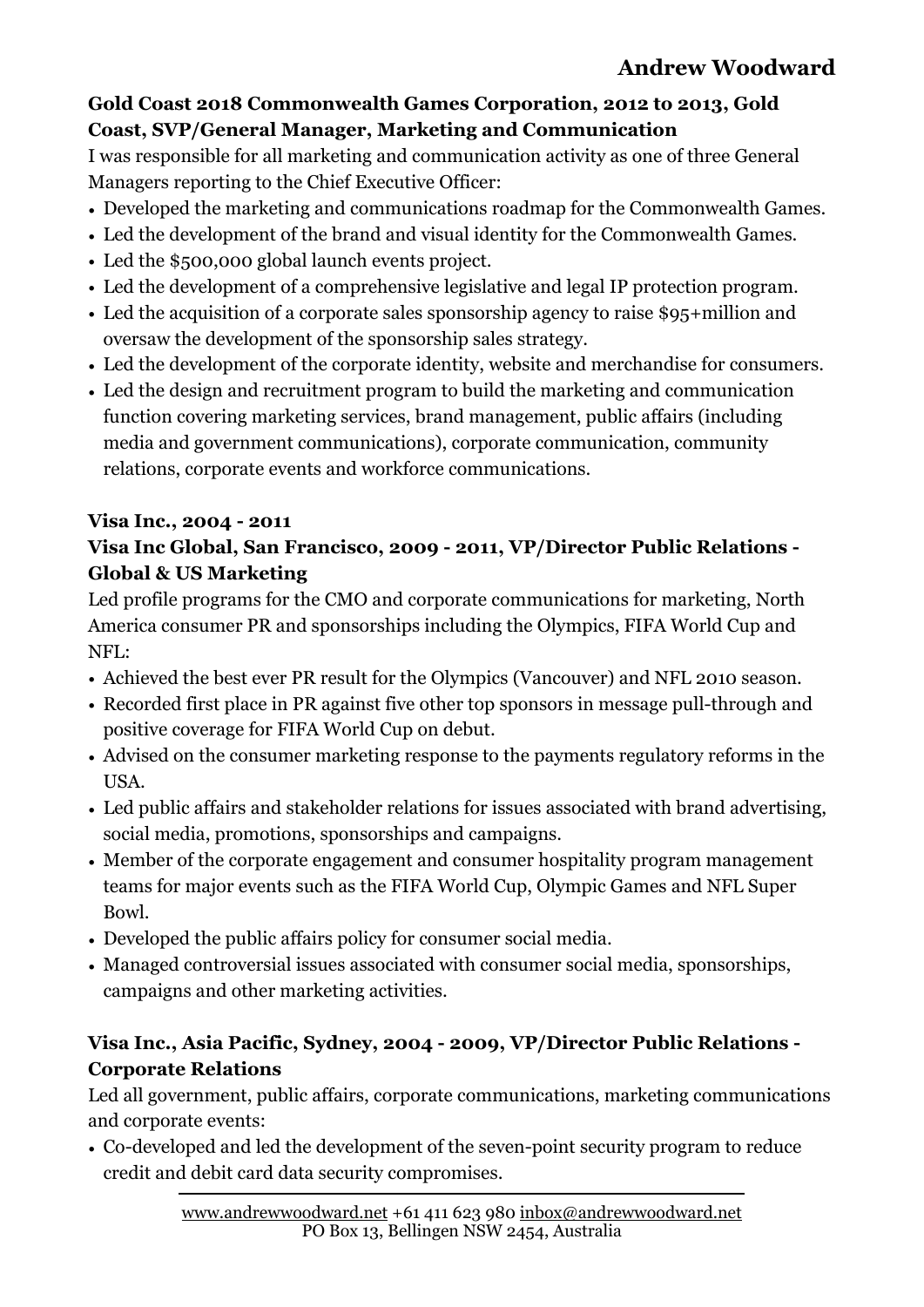- Managed through the introduction of regulatory reform in Australia and government litigation in NZ.
- Managed close relations with peers in client financial institutions and industry associations.
- Led Visa's VIP engagement program and its annual member forum corporate event for clients.
- Increased Visa's standing in the tourism industry through joint research and development.

# **[Gavin Anderson & Company,](http://www.kreabgavinanderson.com/) Sydney, 2001 - 2004, VP/Director, Public Affairs**

Managed the international promotion, tourism, sport and major events practice in Asia Pacific:

- Worked for the Government of Indonesia and led the strategy for rebuilding Bali's international image following the 2002 terrorist attack.
- Worked for the Government of Papua New Guinea to manage international issues associated with its tourism brand.
- Worked for the Australian Rugby Union on public affairs, issues management and media services for Rugby World Cup 2003 and for Football Federation Australia (Soccer) on the establishment of the A-League (domestic competition).

## **[Australian Tourist Commission,](http://www.tourism.australia.com/en-au/) Sydney, 1997 - 2001, VP/Director, Corporate Affairs**

- Responsible for global public affairs, issues management and corporate communications:
- Successfully lobbied within government for additional funds for the agency.
- Increased awareness of the organisation to record levels.
- Integrated the organisation into all aspects of the Olympics family.
- Was a member of the leadership team for the biggest tourism event in Australia, the Australian Tourism Exchange.

# **Other roles (1984 - 2001)**

- Media Director, Office of the President and Minister for the Olympics, Sydney
- Manager, Media Information, Sydney Organising Committee for the Olympic Games, Sydney
- Media Adviser, Australian Government, National Media Liaison Service, Sydney
- Consultant, Holt PR, Sydney
- PR Manager, Sydney Olympics 2000 Bid Ltd, Sydney
- Media Manager, Roads and Traffic Authority NSW, Sydney
- Bureau Chief, Australian Radio Network, National Parliament, Canberra
- Four radio stations in Australia as a journalist and broadcaster, various